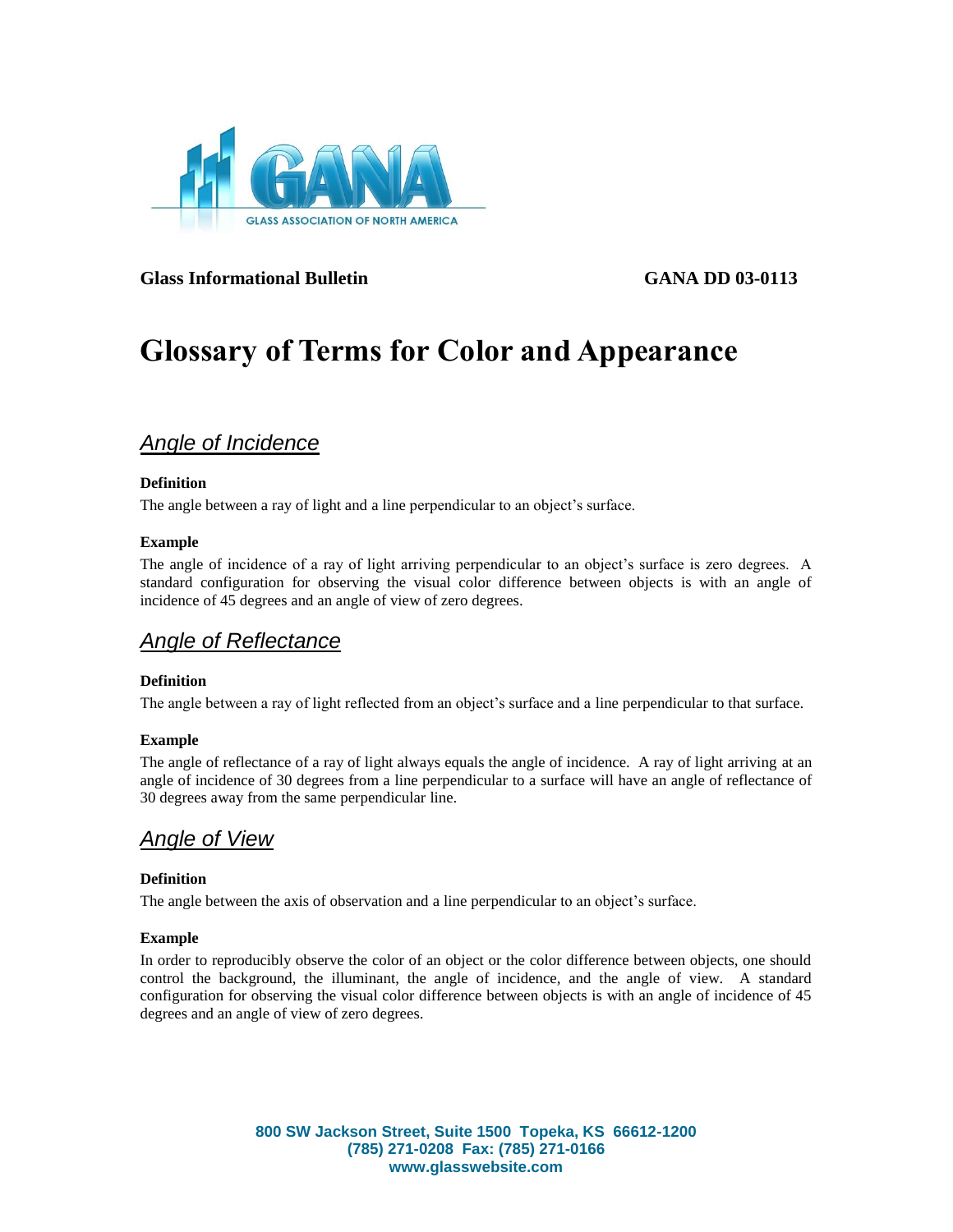# *Chroma*

### **Definition**

The magnitude of the difference between a color and a gray of equal lightness. In common usage, sometimes referred to as the "brightness" of a color.

### **Example**

Increasing the "Color" setting on a television increases the chroma of the images, even to a level not found in nature. Decreasing the setting will eventually produce a black and white image, of the same lightness, but with no chroma at all, or "achromatic".

# *Clarity*

### **Definition**

A property of transparency by which images or objects distant from a transparent material can be clearly observed through the material.

### **Example**

Clear glass is transparent; objects can be seen through the glass with clarity.

# *Color Constancy*

### **Definition**

The degree to which a perceived color changes under different illuminants or viewing conditions.

### **Example**

The car looked gray in the showroom but appeared blue on the lot.

# *Color Reference Standards*

### **Definition**

A precisely controlled set of color samples, used to produce and verify color matches and communicate color targets.

### **Example**

Some common examples of color reference standards would include those produced by color design companies (e.g. Pantone, RAL, or NCS, etc.) and those produced by paint companies (e.g. Sherwin Williams, PPG, Benjamin Moore, etc.). If someone would refer to a specific color designation from one of these systems, then someone else could refer to that color chart or book and observe the same color.

*Color Travel*

See Flop



**GANA DD 03-0113**  $\mathfrak{D}$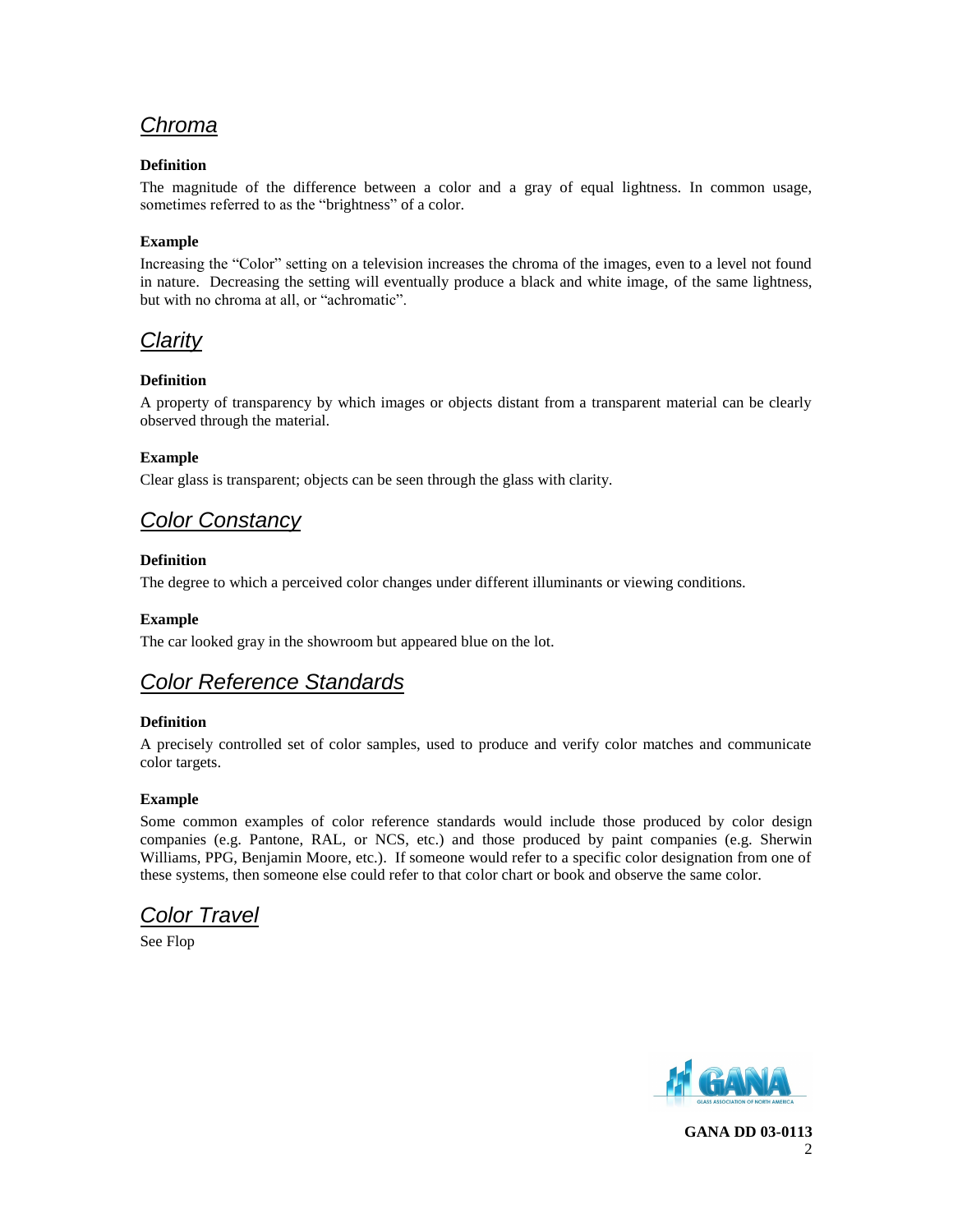# *Contrast Ratio*

### **Definition**

A measure of opacity. The ratio of light reflected by a film covering a standard black background to the light reflected by the film covering a standard white background

### **Example**

As an object's contrast ratio approaches 100%, it nears complete opacity, at which point there is no difference in its appearance whether it is placed in front of a white or black background.

### *Dichroism*

### **Definition**

A special case of iridescence, occurring when a material splits the visible light from one source into distinct beams of different colors. This effect can be generated by depositing thin layers of varying refractive indices onto the surface of a glass object, by the use of dichroic pigments, or by other means.

### **Example**

Dichroic glass is produced by depositing very thin layers of oxide onto a glass surface, which results in hue changes with varying angles of incidence or view.

# *Diffusion*

### **Definition**

Scattering or dispersing of rays of light, in either reflection or transmission, such that transmitted or reflected images are blurred, partially obscured or lose definition. The tendency to eliminate a direct beam of light, without changing its color.

### **Example**

A frosted, sandblasted, or etched pane of glass can serve as a privacy partition due to its high diffusion.

# *Distinctness of Image (DOI)*

### **Definition**

The clarity or sharpness of images produced by an object's surface reflection. Affected by gloss, distortion and diffusion.

### **Example**

Enameled glass with a gloss value of 70 would likely have a greater DOI than an enameled glass with a gloss value of 40. DOI is of high importance in mirrors, where the image should be reflected with very little distortion.

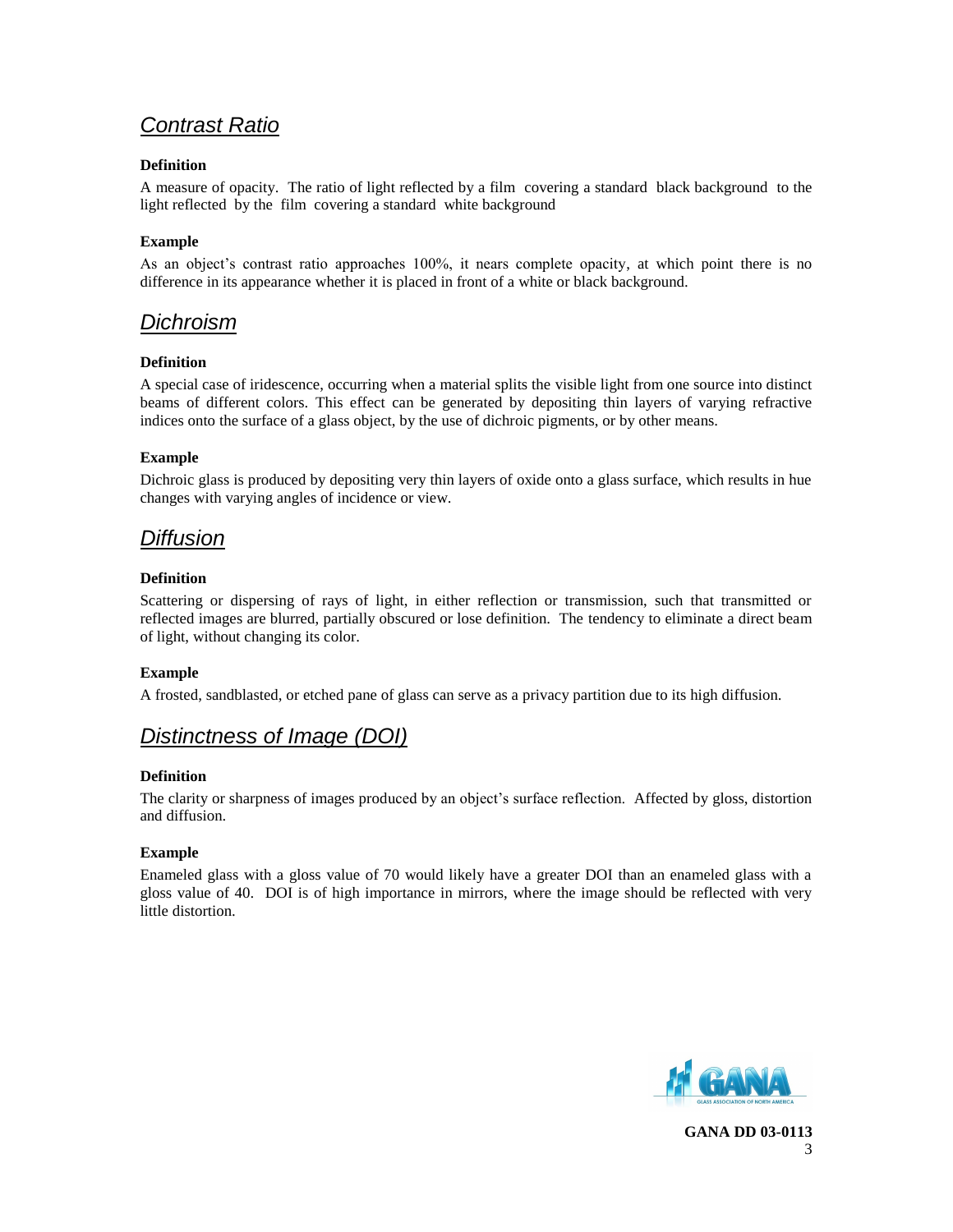# *Distortion*

### **Definition**

A non-uniformity in glass which causes a reflected or transmitted image of an object to vary from the object's true shape.

### **Example**

Examples of glass with optical distortion include "fun house" mirrors, patterned glass, and heat-treated glass.



### **Definition**

Proposed: Generic term used to describe the appearance of glass that has been modified in such a way to provide a surface that will diffuse transmitted light, reduce glare and have a frosted appearance. Etched glass may have different levels of transparency, either uniformly over the entire surface or in selected areas to create decorative patterns.

### **Example**

Etched glass can be used to reduce glare or provide a frosted appearance.

*Flop*

### **Definition**

The phenomenon whereby a perceived color will change according to the relative position of the surface, the illuminant, and the observer. Also known as "Color travel".

### **Example**

A pearlescent finish on an automobile will often shift in color depending on its angle relative to the observer and the sun. As a result, prominent color highlights can be achieved through bends and creases in the body panels.

### *Fluorescence*

### **Definition**

The phenomenon whereby an object will absorb light at one set of wavelengths and re-emit this light at a set of longer wavelengths.

### **Example**

The novelty item glowed under a blacklight, due to fluorescence from the ultraviolet into the visible range of light.

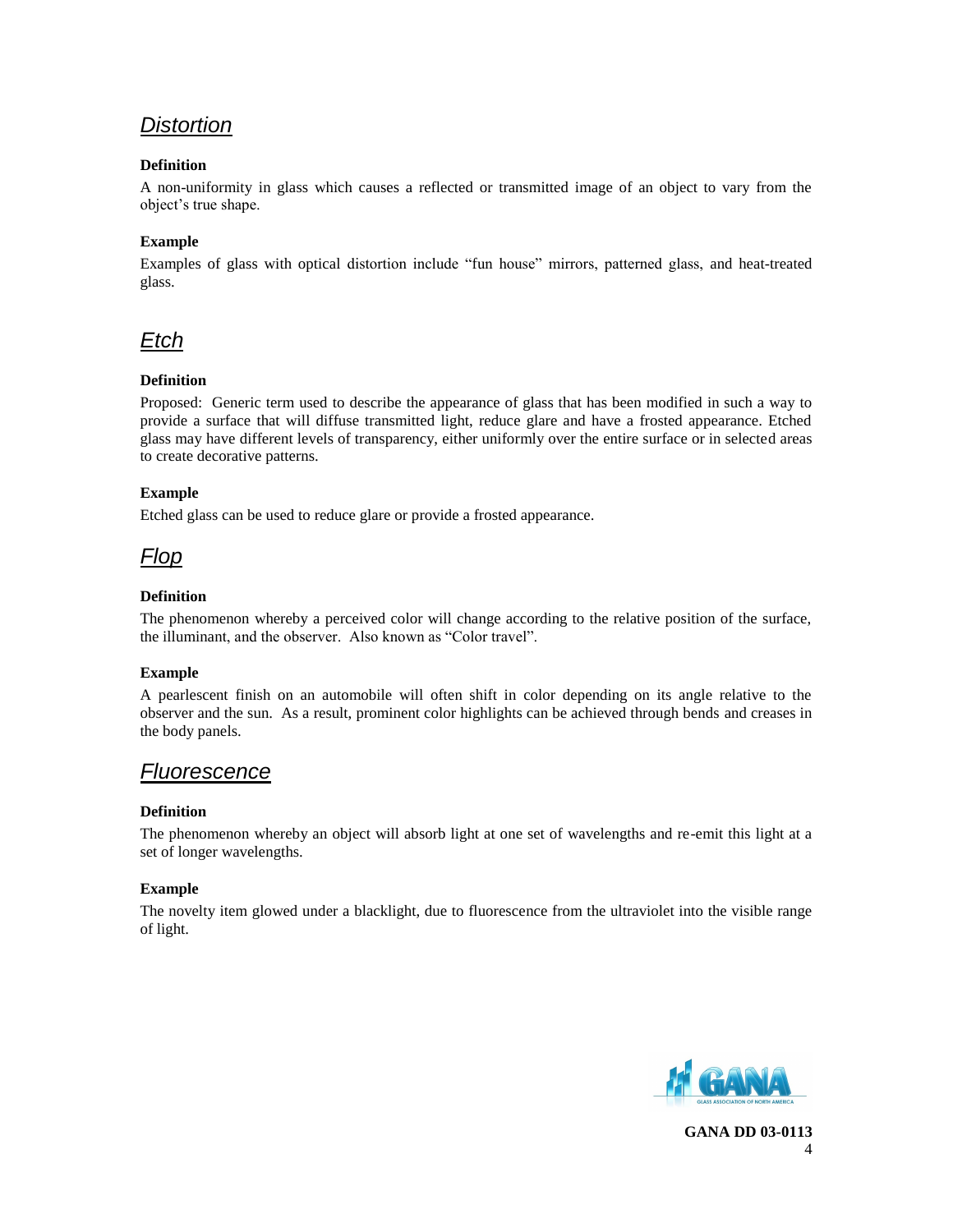# *Gloss*

### **Definition**

The amount of reflected light relative to the amount of incident light from a surface at a given angle. Gloss is measured at an angle equal to that of the incident light and relative to a standard of known gloss.

### **Example**

The latex paint was available in numerous gloss levels:

<10 Matte 10-25 Eggshell 25-35 Satin

35-70 Semi-gloss

70-85 Traditional Gloss

85-100+ High gloss

# *Haze*

### **Definition**

A reduction in the contrast of an image, whether viewed in reflection or transmission, caused by the scattering of light on or through a material.

As in Reflection: A cloudy or frosty appearance created by scattering of light at the surface. As in Transmission: Contrast reduction of objects viewed through a specimen as a result of light scattering.

### **Example**

Low-E coatings may cause a smoky-like haze appearance in direct sunlight. Haze can be used to soften a transmitted image of an object and can be created with laminates or surface modifications.

### *Hue*

### **Definition**

The perceptual element of color that differentiates between colors such as blue, red, yellow and green. In common usage, sometimes referred to as "color shade".

### **Example**

The green of a freshly cut lawn or the rind of a lime are different hues in the green color family.

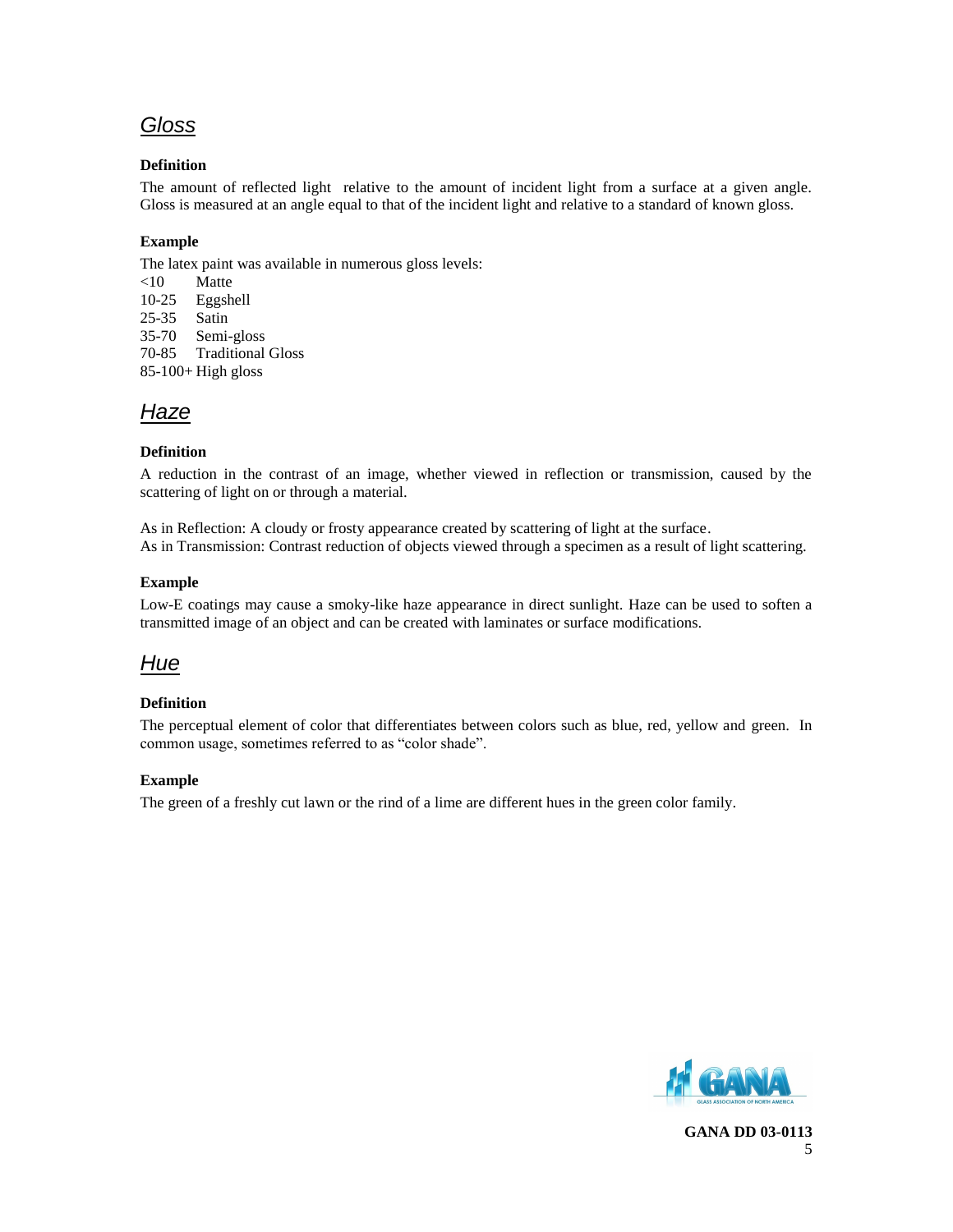# *Illuminant*

### **Definition**

Light of a specific spectral distribution. An illuminant may be from an actual source, for example a particular light bulb, or may be of an idealized distribution. An illuminant is specified as part of the viewing conditions or spectrophotometric parameters for measuring color.

### **Example**

There are a number of standard illuminants, such as A, B, C, D, E and F, representing incandescent, direct sunlight, general daylight, phases of daylight, equal-energy illuminant, and idealized fluorescent, respectively. Objects may appear different in color depending on the illuminant (see Metamerism or Color Constancy).

### *Iridescence*

### **Definition**

An optical phenomenon in which hue changes with the angle from which a surface is viewed. Iridescent colors are often caused by interference of light waves as they pass through semi-transparent layers of materials.

### **Example**

Butterfly wings, soap bubbles, and dichroic glass exhibit the shifting colors of iridescence.

### *Lightness*

### **Definition**

The perceptual quality of color corresponding to the difference between white (lightness), black (darkness), and the intermediate stages of grays. It is also applicable to non-neutral colors.

### **Example**

For example, a particular sky blue may have an  $L^*$  of 81 whereas a navy blue may have an  $L^*$  of 25. A typical lightness scale (for example,  $L^*$ ) ranges from 0 (perfect black) to 100 (perfect white).

### *Metamerism*

### **Definition**

The phenomenon whereby the perceived color of two surfaces match under one illuminant, but do not match under a different illuminant.

### **Example**

The necktie matched the suit at home, under incandescent lighting, but outside, they no longer matched (under sunlight).

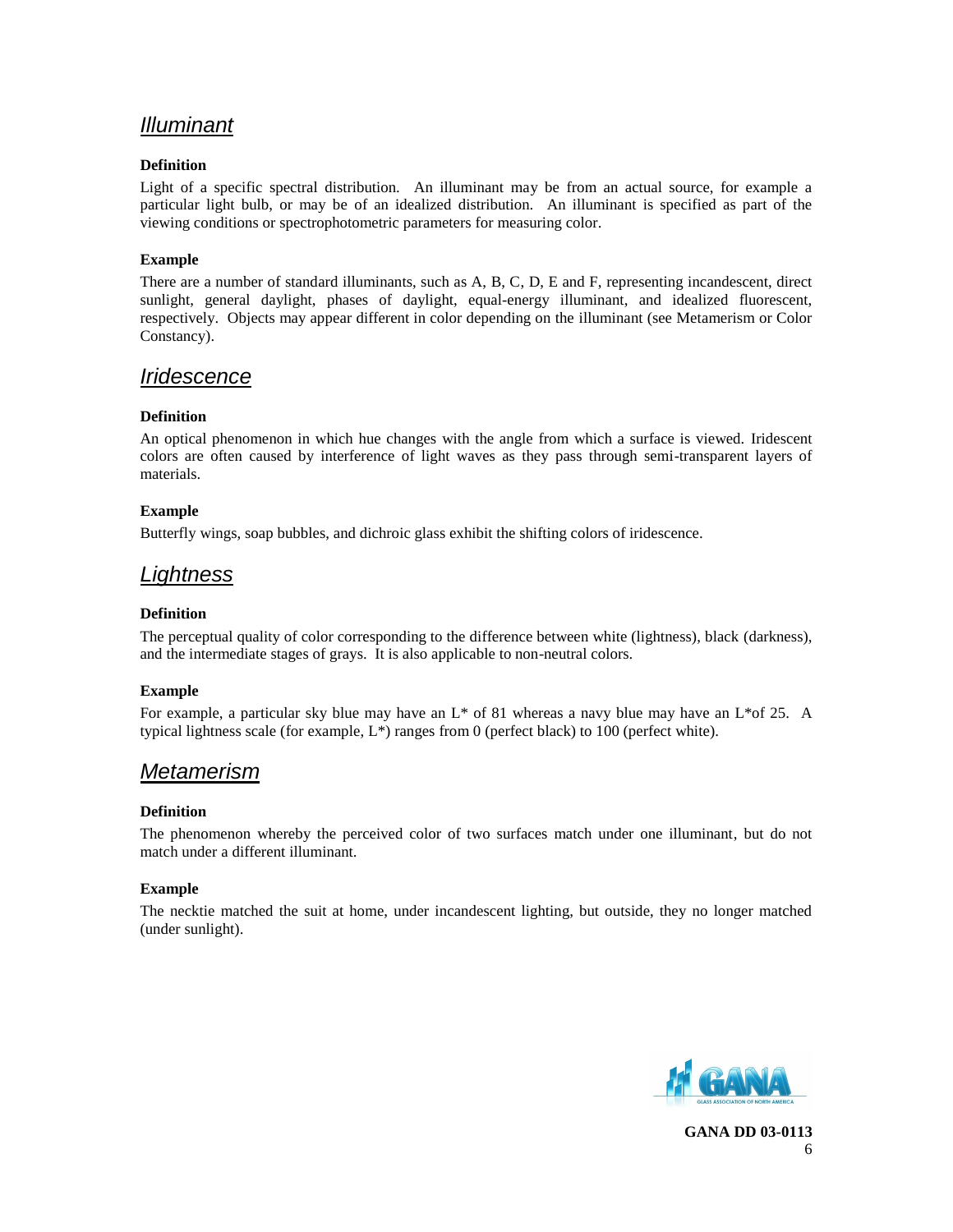# *Opacity*

### **Definition**

The degree to which an object hides a pattern or surface directly behind it. In common usage, sometimes referred to as "hiding".

### **Example**

Spandrel glass is designed to have high opacity, in order to hide the area behind it.

# *Optical Distortion*

See Distortion

# *Pigment*

### **Definition**

Colored powders which add color, body and opacity to coatings and other materials.

### **Example**

A sky blue can be made by combining a cobalt blue pigment with a titanium white pigment.

# *Reflectance*

### **Definition**

The ratio of reflected light to incident light. In common usage, sometimes referred to as "shine" or "glare".

### **Example**

When the face of a watch catches the sun, a spot of light is cast due to the high reflectance of the crystal of the watch.

# *Sandblasted Finish*

### **Definition**

A frosted or etched appearance, produced by using high velocity air to spray a stream of hard, abrasive particles against one or more glass surfaces. The effect is to increase obscurity and diffusion.

### **Example**

Privacy glass that transmits light but obscures background objects often employs highly scattering surfaces, such as sandblasted finishes.

# *Satin Etch*

**See Etch**

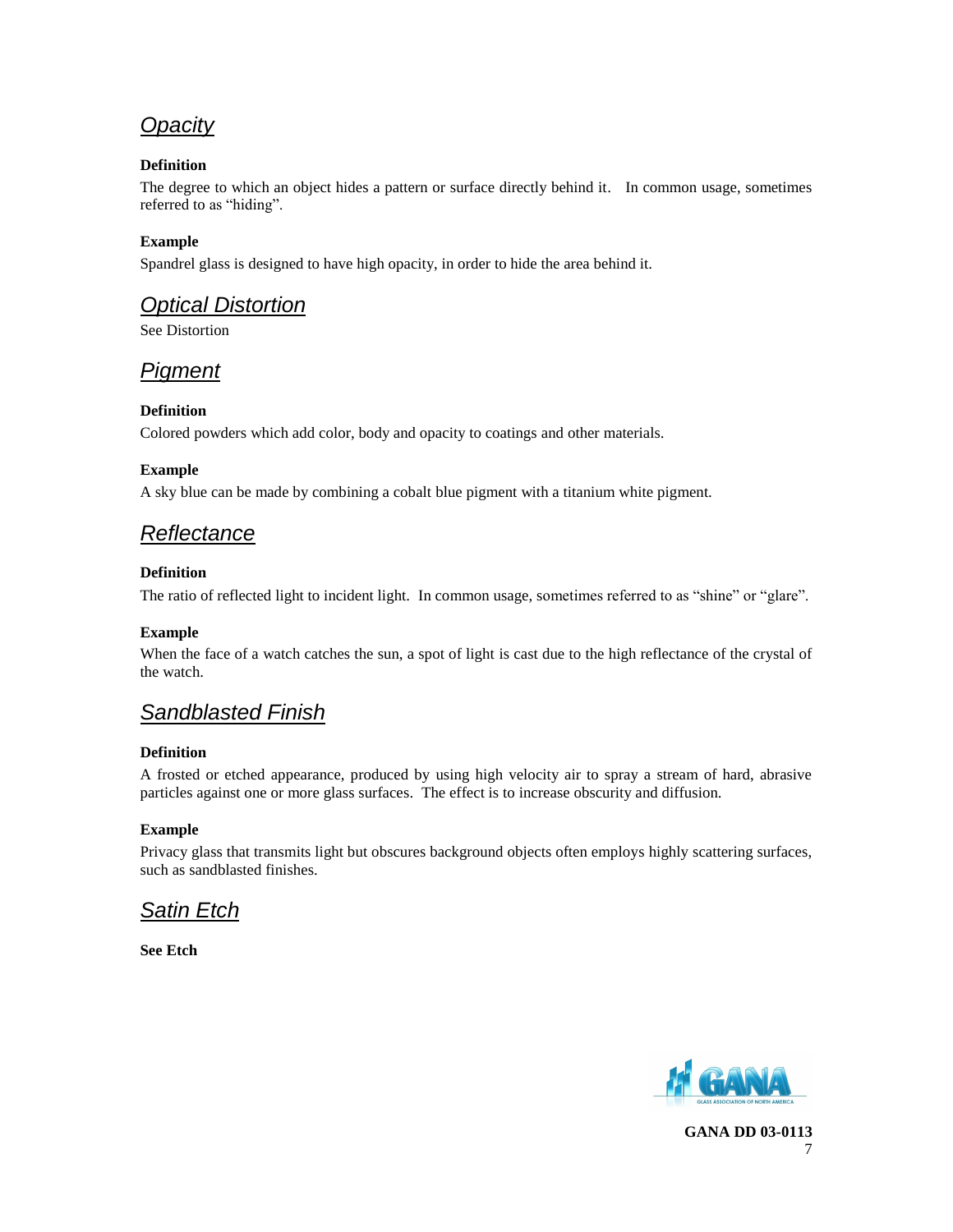# *Saturation*

### **Definition**

The perceptual element of color that differentiates between a color and a neutral shade. Related to chroma, but expressed as a range from the neutral shade (0%) and a fully saturated shade (100%).

### **Example**

Most display devices can be adjusted to have a saturation level from zero (black and white) to 100% (unnaturally bright). Realistic images require an intermediate saturation.

### *Scattering*

### **Definition**

The phenomenon of light being redirected over various ranges of angles upon passing through a material.

### **Example**

Most pigments are crystalline in structure, having multiple facets which reflect light at various angles, thereby scattering it.

### *Spectrophotometer*

### **Definition**

An instrument for measuring the intensity of reflected or transmitted light across a range of wavelengths. It is typically used for quantifying the color of an object or color differences between objects.

### **Example**

A spectrophotometer can be used to verify that the color of an object is within acceptable tolerances to a target. It might also be used to automate color matching or check the color uniformity across a surface.

# *Translucency*

### **Definition**

The property of transmitting light diffusely but not allowing objects beyond a material to be viewed clearly.

### **Example**

Etched glass is translucent; objects behind the glass may be seen but not clearly.

### *Transmittance*

### **Definition**

The ability of a glass object to pass radiant energy (light and/or heat), usually expressed in percentages (visible transmittance, thermal transmittance, etc.).

### **Example**

Glass can have a broad range of visible transmittance, ranging from very high, in the case of photography lenses and low-iron float glass, to very low, such as tinted or coated grades.

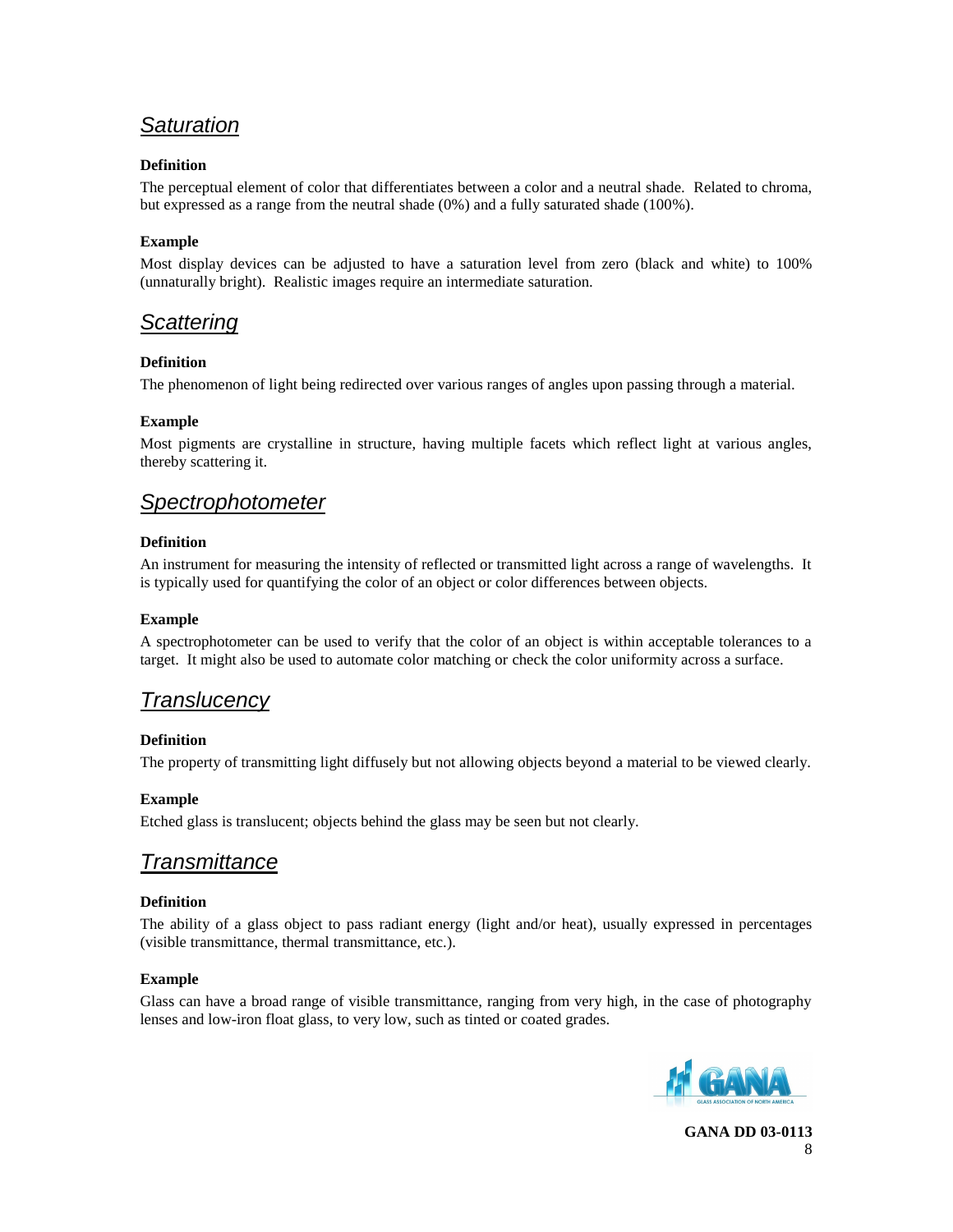### *Transparency*

### **Definition**

A property of transmitting light with minimal diffusion, characterized by the clarity of which objects may be viewed through a material.

### **Example**

Spandrel glass is highly opaque to hide the interior behind it, it has virtually no transparency.

# *Visible Light Reflectance*

### **Definition**

The percentage of visible light (approximately 400-750 nanometers) within the solar spectrum that is reflected from a surface.

### **Example**

Glass can have a high visible light reflectance (e.g. mirrored or silvered glass or coated reflective glass) or a low visible light reflectance (anti-glare or etched glass).

# *Visible Light Transmittance*

### **Definition**

The percentage of visible light (approximately 400-750 nanometers) within the solar spectrum that is transmitted through a material.

### **Example**

Glass can have a broad range of visible transmittance, ranging from very high, in the case of photography lenses and low-iron float glass, to very low, such as tinted or coated grades.

### *Whiteness*

### **Definition**

The perceptual element of color that distinguishes how close an object comes to pure white. In common terms, sometimes referred to as brightness.

### **Example**

Consider two grades of copy paper, one new and the other recycled. Both are white, however when compared side by side the new paper may have a higher whiteness and will appear brighter.

### *Yellowness*

### **Definition**

The perceptual element of color that distinguishes the departure of a colorless or white object to a yellow.

### **Example**

Old newsprint, much-worn white clothing and aged photographs have a greater yellowness than their new counterparts.